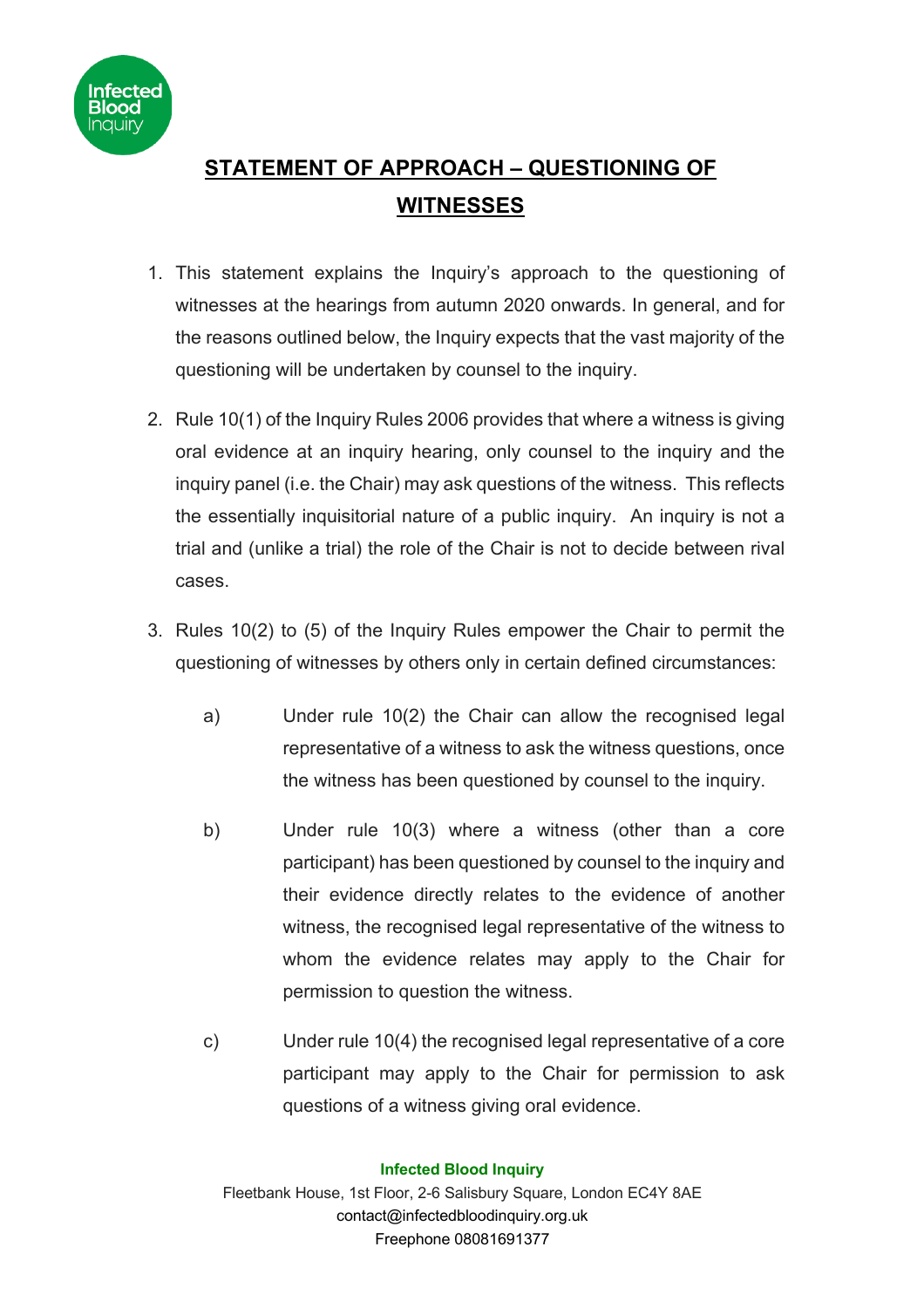- d) An application under rule 10(3) or 10(4) must state the issues to which the proposed questioning relates; whether the questioning raises new issues; or if not, why the questioning should be permitted.
- 4. In general, the Chair expects that the process set out below will be followed:
	- a) The recognised legal representatives of core participants should inform counsel to the inquiry of the issues or points that they consider a particular witness should be asked about, in advance of that witness being called to give evidence. Recognised legal representatives are asked to provide their suggestions by email to counsel to the inquiry no later than 7 days before the witness gives evidence. Recognised legal representatives may wish to bear in mind that:
		- The clinical and other witnesses (such as civil servants, former ministers and transfusion directors) from whom the Inquiry has been hearing since late 2020 are not (unlike the members of the Inquiry's expert groups) giving evidence as expert witnesses but as witnesses of fact.

The fact that an assertion or expression of view from a witness (whether a witness of fact or an expert witness) is not formally challenged during the witness's oral evidence does not mean that the Chair will be obliged to accept their evidence.

- b) Counsel to the inquiry will, having regard to any suggestions received from core participants, ask such questions as they consider appropriate.
- c) Following the questioning of a witness, the witness will withdraw and there will be a short break, during which the recognised legal representatives of core participants should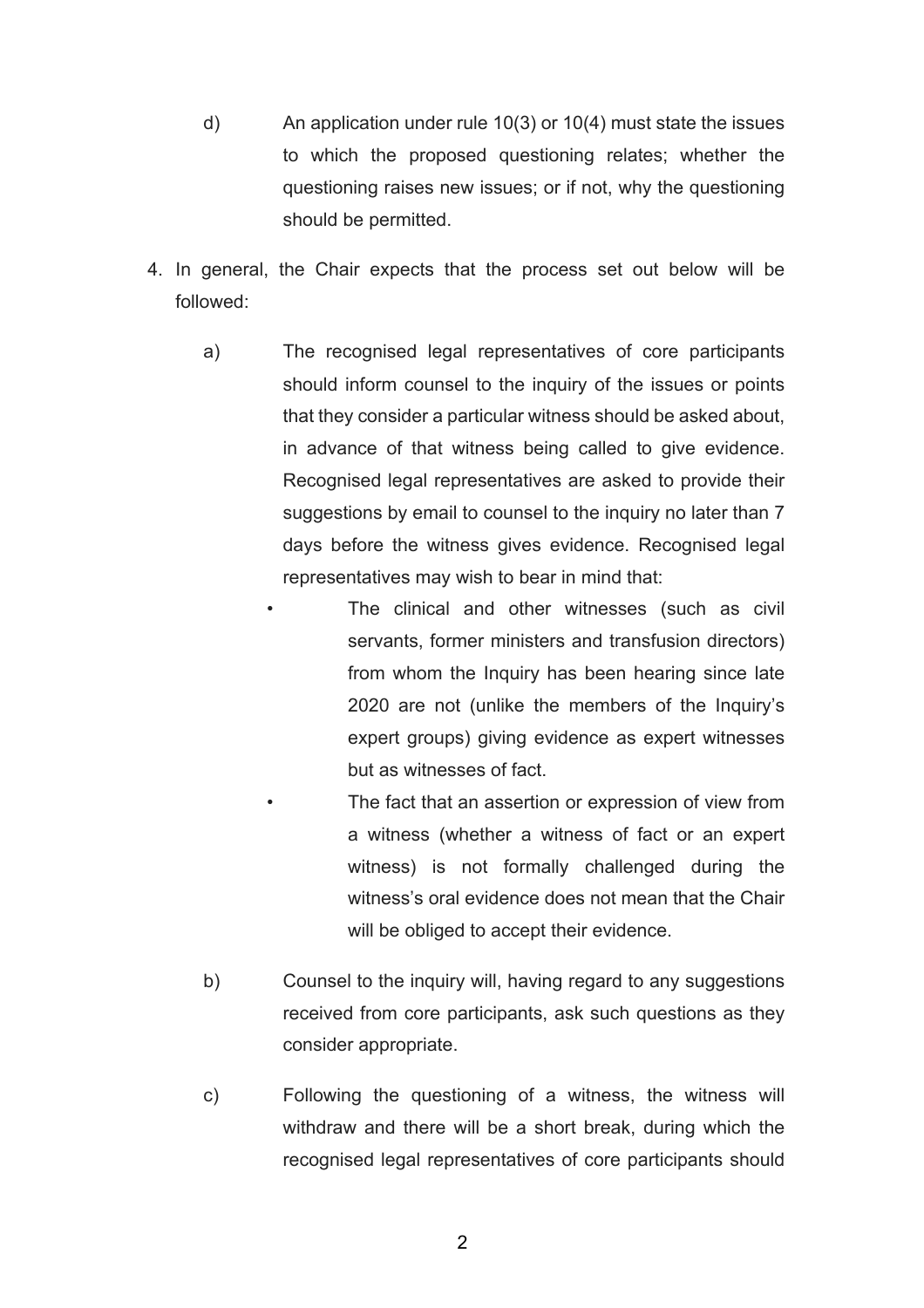raise with counsel to the inquiry (either in person or by email) any point they think has not sufficiently been covered, and counsel to the inquiry will decide whether to ask further questions. The Inquiry will endeavour to ensure that the break is of sufficient duration to enable recognised legal representatives participating remotely due to Covid-19 to raise further points by email with counsel to the inquiry.

- d) In the event that the recognised legal representatives for core participants wish to make an application for permission to question the witness, they may raise the issue in open hearing at that stage and the Chair will decide whether to permit their questioning. It will be material to his decision whether the point or points to which it relates has been raised with counsel to the inquiry during the short break, and if counsel to the inquiry has declined to raise it what her or his reasons are.
- e) The Chair is only likely to permit such questioning if he considers that the point has indeed not been raised and is worth raising, or has not been sufficiently addressed by questions.
- f) If the Chair permits questioning by the recognised legal representative of a core participant he is likely (in the interests of good inquiry management) to limit the time he will allow for it. Questioning will be limited in any event to the point or points for which permission has been granted.
- g) If the Chair allows one recognised legal representative to ask questions, it does not follow that he will allow each and every recognised legal representative to do so. Thus, for example, where two or three recognised legal representatives for core participants consider that an issue has not been sufficiently addressed, it is possible that the Chair may give permission only for one of them to ask more.